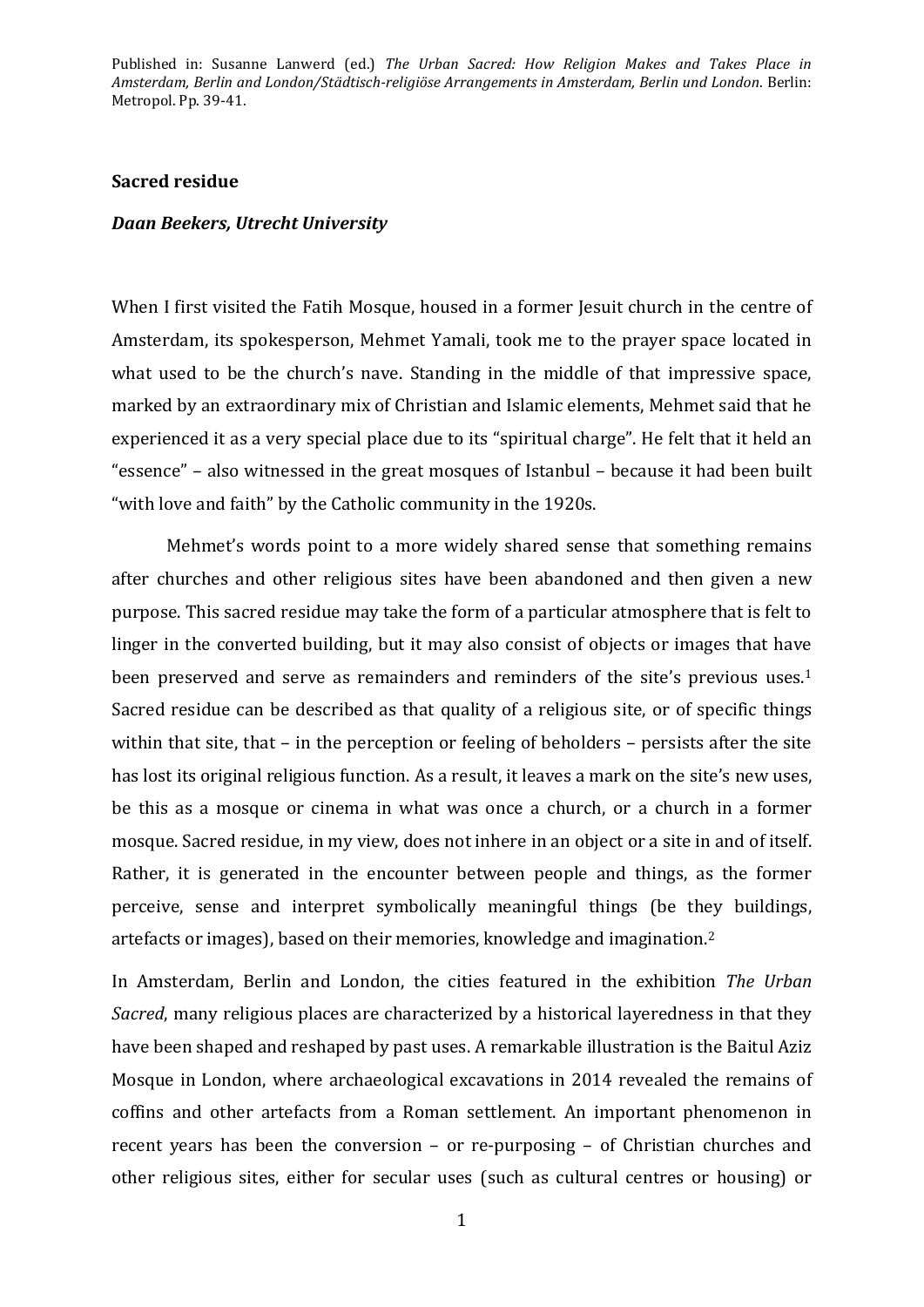religious ones (such as "migrant churches" or mosques). This process of conversion is often regarded as the simple replacement of one by the other. [p. 40] Yet, as the notion of sacred residue suggests, the earlier uses of a building often continue to have an effect, albeit one that tends to be difficult to grasp. Such uses live on in the memories and feelings of people, but are also enclosed in material forms that index the previous identity of a building. Examples from Amsterdam include the now disused organ situated above the stage in the Maranatha Ministries Pentecostal Church (formerly Calvinist Reformed), the holy water receptacles in the Chassé Dance Studios (formerly a Catholic church), and the ichthys fishes depicted on the ceiling of the Fatih Mosque. A question, often overlooked in debates about secularisation, is raised by these manifold traces of an earlier sacred that no longer nurtures – and is no longer nurtured by – its associated religious community: What happens to church buildings and other material expressions of Christianity once they have been left behind? 3

The lingering and puzzling presence of sacred residue also affects the ways in which Christian communities relate to their church buildings. Members of these communities often point out that people and their faith, rather than mere buildings, are key to their religion. <sup>4</sup> Nonetheless, both Catholics and Protestants tend to ascribe an aura of sacredness to their church buildings, even those that they no longer use. Catholic churches are commonly taken to be sacred "houses of God" for as long as they are in liturgical use, but once abandoned, they are deconsecrated. Yet, as I have been told by Dutch Catholic officials and ordinary parishioners, many Catholics still perceive and remember these deconsecrated churches as holy places: "All of the incense has been absorbed by the walls", as one local church official from Amsterdam put it. Protestant churches are generally not regarded as sacred in the first place. Even so, they accumulate sacred associations as a result of their liturgical use, thus setting them apart as places of worship. In this way, as a policy document of the Dutch Protestant Church points out, Protestant churches too become sacralised.<sup>5</sup>

For these reasons, both Protestants and Catholics treat the conversion of their church buildings with care. The re-use of their churches should not violate the sacredness associated with these buildings or the objects and images within them. In the same vein, many people, including non-churchgoers, are critical when churches are re-purposed as supermarkets or night clubs, precisely because they still consider them to be sacred.<sup>6</sup> It

2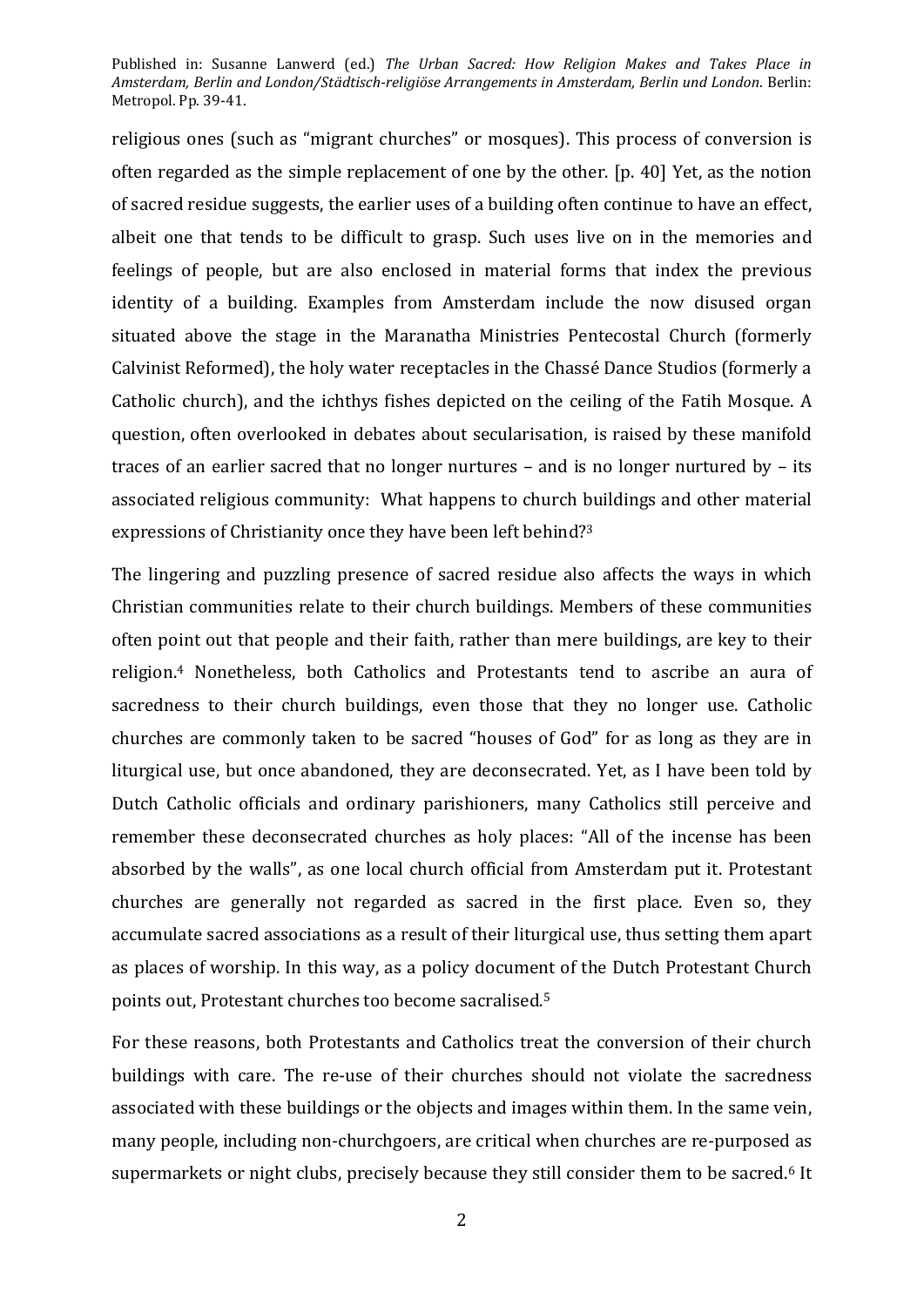appears that once particular places or objects have been construed as sacred, it is hard to dissociate them from this aura.

Sacred residue can occasionally become a bone of contention. A striking example from our research is the recent conversion of the Catholic Chassé church into dance studios. When the site was bought, the new owner was contractually bound to "unchurch" the building as much as possible by erasing its Christian symbols. Stained glass windows had to be removed and crosses on the walls filled with putty. The crosses on the holy water receptacles were modified so that they were no longer recognizable. A mosaic that had once been located next to the altar, and then adorned a corner of one of the centre's eight dance studios, was a cause for debate for several months. The new owner wanted to preserve it. He found the mosaic beautiful and valuable, and he imagined it might inspire the kids who would take dance classes there. For the staff of the Chassé dance studios, the mosaic was one of the very things that gave their new centre something "extra", setting it apart as a former church.

Yet, representatives of the former parish of the Chassé Church wanted the mosaic to be removed or hidden, as part of the wider requirement of "unchurching" the building. [p. 41] The parish leadership, supported by the diocese, sought to differentiate the new use of the building as much as possible from its former use as a church. As an official of the diocese of Haarlem-Amsterdam explained to me, for them it was important to "make a difference between a church that is no longer a church and a church that continues as a church." Arguably, what the church leadership wanted to prevent was the uncontrolled appropriation of the sacred residue that continued to be found in the building. Now that its appropriate context – the operative church – was gone, the mosaic was "no longer in the right place", as the secretary of the parish put it to me. The disagreement was finally resolved when the new owners covered the mosaic with plaster, thereby neutralizing this apparently powerful sacred residue – at least for the time being.

The mosaic in the Chassé dance studios is just one instance of the sacred residue that is perceived to leave its trace in disused religious sites. It is elusive and hard to pin down, but the photographers of *The Urban Sacred* offer lenses through which its felt presence can be captured and contemplated.